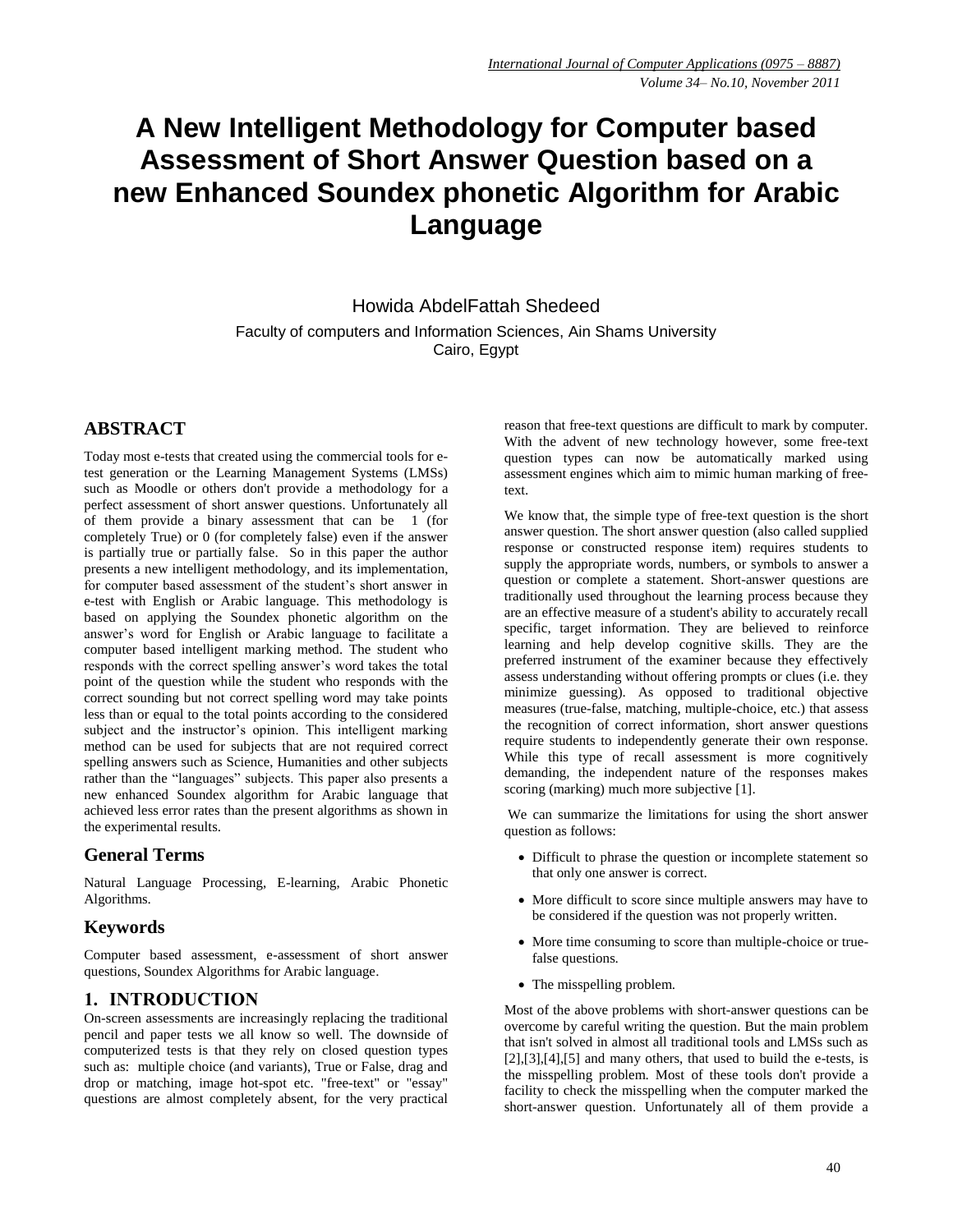binary assessment that can be 1 (for completely True) or 0 (for completely False) even if the answer is partially True or partially False. So in this paper the author presents an intelligent methodology that can be used in computer based assessment of the student's short answer for the "Complete" type question that required one word answer. This methodology is based on applying the Soundex phonetic algorithm on the correct answer's word(s). It can be used for e-test in English or Arabic language. This feature enables the e-test system to assess the student answer's word(s) against the similar sounding word(s) to the correct answer(s) to facilitate a computer based intelligent marking method, that making test scores a mixture of content learning and spelling skill. This intelligent marking (scoring) method can be used for subjects that do not require a correct spelling answer(s) such as Science, Humanities and other subjects rather than the "languages" subjects. This paper also presents a new enhanced Soundex algorithm for Arabic language that achieved less error rates than the present algorithms as shown in the experimental results.

The reminder of this paper will proceed as follows: Section 2 presents the related work. Section 3 explains the Soundex phonetic algorithm for English language, the previous work for Arabic soundex algorithms, the proposed Arabic soundex algorithm and the experimental results for the proposed algorithm. Section 4 illustrates how to use the Soundex algorithm for assessment in e-test system. Section 5 presents a prototype implementation for the author's proposed methodology in e-test system. Finally conclusions and future work will be in Section 6.

#### **2. RELATED WORK**

Many research has been done for computer based assessment (automated scoring) of free text questions or what we can say, essay questions. Short answer question is the simple case of essay question.

Several different techniques used by the various Automated Essay Assessment (AES) programs. The most common models are Bayesian Text Classification, Latent Semantic Analysis (LSA) and Natural Language Processing (NLP) [6]. [7] discussed the following famous systems and their use in classrooms and in standardized testing: Project Essay Grader<sup>™</sup> (PEG), Intelligent Essay Assessor<sup>™</sup> (IEA), BETSY,  $Assessor^TM$  (IEA), BETSY, IntelliMetric™, and e-rater®.

**Intelligent Essay Assessor™ (Pearson Knowledge Analysis Technologies):** The Intelligent Essay Assessor (IEA) uses the Latent Semantic Analysis (LSA) method. The program's main focus is more on the content-related features (quality of content) rather than formulated ones; however, IEA does include scoring and feedback on grammar, style and mechanics as well as validation and plagiarism detection [8].

**Bayesian Essay Test Scoring sYstem (BETSY)**: classifies text based on trained material. It was designed for automated essay scoring but can be applied to any text classification task. It is based on the Bayes Text Classification technique [9].

**Project Essay Grader™ (PEG**): This program primarily relies on style analysis of surface linguistic features of a block of text, or in other words, it predominantly grades on the basis of surface linguistic features, taking no account of content. Project Essay Grader™ uses regression coefficients calculated from training essays marked by human raters to predict the intrinsic quality of the essays to be scored [10].

**IntelliMetric™:** was developed by Vantage-Learning as the first essay-scoring tool that was based on artificial intelligence  $(AI)$ , specifically NLP. IntelliMetric<sup>TM</sup> combines scores from focus and unity (coherence), organization, development and elaboration, sentence structure, mechanics and conventions to attain a final score [11].

**E-rater® (Educational Testing Service ETS)** : Both versions of e-rater® use natural language processing techniques. Erater® evaluates the quality of an essay by identifying linguistic features in the text. It employs a corpus-based approach to model building which usually requires researchers to use copyedited text sources like newspapers [12].

Several other programs for AES are present e.g., SAGrader, WriteToLearn85 , and ETIPS86. Other academic researches for AES include: [13], [14] and [15] but unfortunately they considered only the essays in English language. IntelliMetric™ evaluates essay responses in multiple languages including English, Spanish, Hebrew, and Bahasa. Thus researches for Automated Essay Scoring in Arabic language are very rare.

Short Answer question is a simple case of the essay question that requires students to supply the appropriate words, numbers, or symbols to answer a question or complete a statement. Recently many commercial tools and Learning Management Systems (LMSs) such as [2],[3],[4], [5] and many others are used for building a complete e-test that can be composed of questions of different types such as MCQ, Match, True/False, "Short answer" (or Complete ) questions etc. Unfortunately, all of these tools don't provide a facility to check the misspelling when the computer marked the student's short answer response. They provide a binary assessment that can be 1 (for completely True ) or 0 (for completely False) even if the answer is partially True or partially False. Also rare of them provide the facility to build e-test in Arabic language and even so, binary assessment of student's short answer responses is the used criteria.

So in this paper the author presents an intelligent methodology that can be used in computer based assessment of the student's short answer for the "Complete" type question that required one word answer in e-test with English or Arabic language. This methodology is based on applying the Soundex phonetic algorithm on the correct answer's word(s) in English or Arabic language. This feature enables the e-test system to assess the student answer's word against the similar sounding word to the correct answer(s) and then facilitates a computer based intelligent marking method, that making test scores a mixture of content learning and spelling skill. This intelligent scoring method can be used for subjects that do not require correct spelling answer(s) such as Science, Humanities and other subjects rather than the "languages" subjects. This paper also presents a new enhanced Soundex algorithm for Arabic language that achieved less error rates than the previous algorithms as shown in the experimental results.

#### **3. SOUNDEX PHONETIC ALGORITHM**

A phonetic algorithm is an algorithm for indexing of words by their pronunciation. Most phonetic algorithms were developed for use with the English language. Among the best-known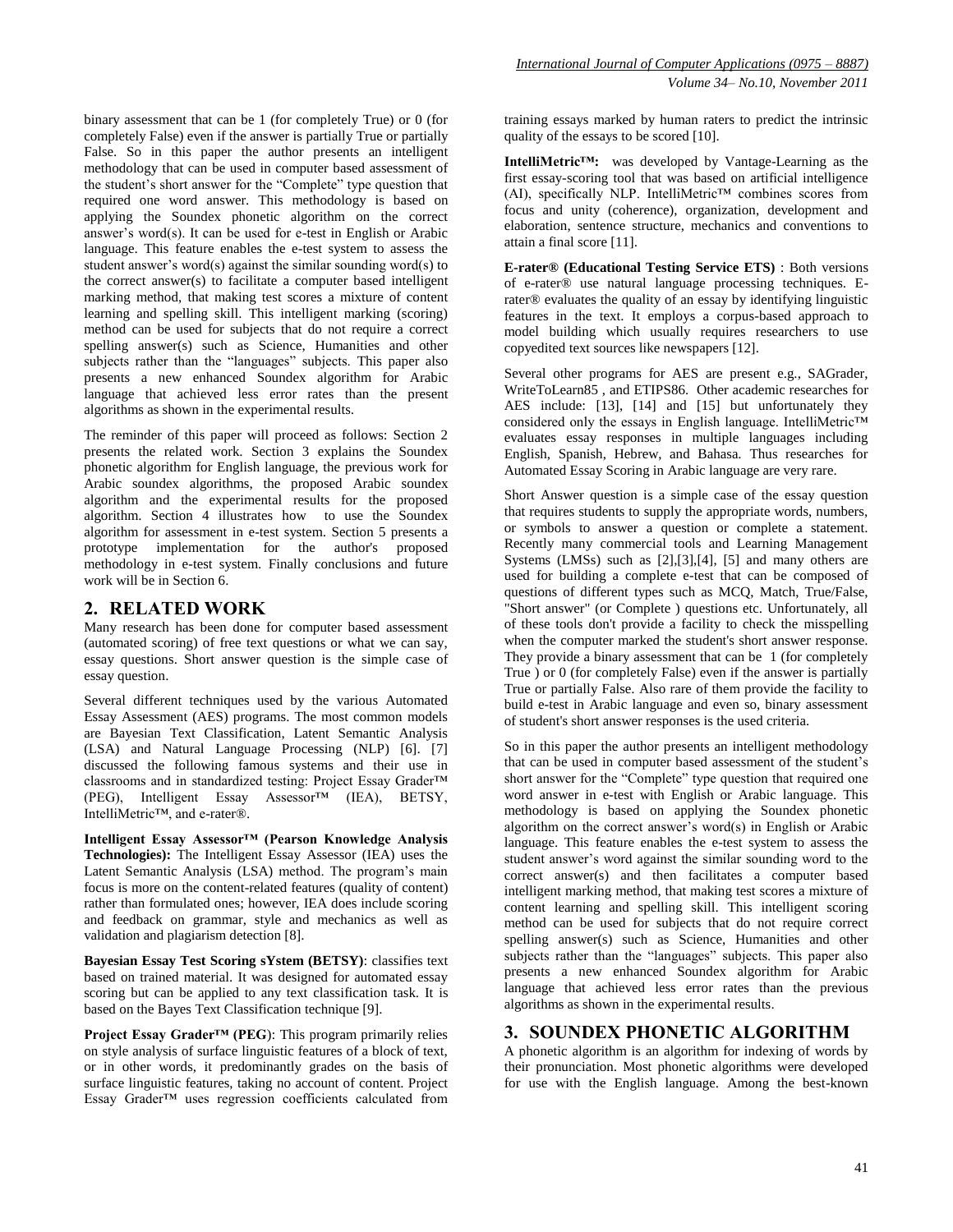phonetic algorithms is the "Soundex" algorithm, which was developed to encode surnames for use in censuses.

#### **3.1 English Soundex Algorithms**

The Soundex code came to prominence in the 1960s when it was the subject of several articles in the Communications and Journal of the Association for Computing Machinery (CACM and JACM) [16].

The National Archives and Records Administration (NARA) maintain the current rule set for the official implementation of Soundex used by the U.S. Government. These encoding rules are available from NARA, upon request, in the form of General Information Leaflet 55, "Using the Census Soundex" and it can be found in [16], [17] & [18]. Census Soundex stands on grouping similar sounding letters depending on special sounding features, as shown in Table 1. The Soundex code for a name consists of a letter followed by three numerical digits: the letter is the first letter of the name, and the digits encode the remaining consonants.

Disregard the letters A, E, I, O, U, H, W, and Y. The numbers are assigned to the remaining letters of the name according to the Soundex guide shown in Table 1. Zeroes are added at the end if necessary to produce a four-character code. Additional letters are disregarded. For Examples: **Washington** is coded W-252 (W, 2 for the S, 5 for the N, 2 for the G, remaining letters disregarded) & **Lee** is coded L-000 (L, 000 added). Additional rules include:

- 1. If the name has any double letters, they should be treated as one letter.
- 2. If the name has different letters side-by-side that have the same number in the Soundex coding guide, they should be treated as one letter.
- 3. If a vowel (A, E, I, O, U) separates two consonants that have the same Soundex code, the consonant to the right of the vowel is coded.
- **4.** If "H" or "W" separates two consonants that have the same Soundex code, the consonant to the right of the vowel is **not** coded.

**Table 1. Soundex Codes for English language.**

| Characters             | Soundex<br>Code |
|------------------------|-----------------|
| b, f, p, v             |                 |
| c, g, j, k, q, s, x, z | 2               |
| d, t                   | 3               |
| L                      |                 |
| m, n                   | $\overline{5}$  |
| r                      | б               |

# **3.2 Previous Work for Arabic Soundex Algorithms**

Most phonetic algorithms were developed for use with the English language; consequently, applying the same rules to words in other languages might not give a meaningful result. And, only a few programs support this feature for Arabic language (like the Google Spelling Corrections). You can find a lot of examples for English Soundex but what about for the Arabic language? Really, the resources for using Soundex with the Arabic language are rare. After long search and study, I found some academic researches such as [19], [20] & [21]. Lastly I found the article on [22] which modify the algorithm of the paper in [19] as explained in the following.

The Arabic Soundex algorithm stands on grouping similar sounding letters depending on special sounding features, as shown in table 2 [19].

| Soundex Code             | <b>Arabic Characters</b> |
|--------------------------|--------------------------|
| 0                        | ا أإح ع غ ش و ي          |
|                          | فبب                      |
| $\mathcal{L}$            | خ,ج,ز,س,ص,ظ,ق,ك          |
| $\mathcal{R}$            | ت ٹ د ذ ض ط              |
| Δ                        | 7)                       |
| $\overline{\mathcal{L}}$ | م,ن                      |
|                          |                          |

**Table 2. Soundex Codes for Arabic Language**

But [22] added some improvement to the research in [19] as follows.

- Remove the  $(\nvert, \nvert, \nvert)$  characters from the beginning of the word if found, because they added more confusion.
- Ignore the first character handling: in English language, it is important to handle the first character, but in Arabic, there are many words with the same sound but with different first characters.
- Update the character sound categories by removing or adding some characters.

## **3.3 Drawbacks of the Present Arabic Soundex algorithms**

Most phonetic algorithms were developed for use with the English language; consequently, applying the same rules to words in other languages might not give a meaningful result. Soundex Algorithms proposed in [19], [20], [21] and even [22] for Arabic Soundex are based in some cases on suggestion to aggregate the Arabic characters (such as "م", "ن", "أن") that equivalent to similar Soundex characters in English (which are "m", "n"). But this rule may not get a good result for Arabic language in such a way that, "m" & "n" characters may resemble each other in Sound for English language but "م" & "ن "don't give the same sound in Arabic language. Also other aggregated characters such differ completely are" ح, ع, غ, ش, و، ي" and" خ, ج, ز" ,"د، ذ" as in sound in Arabic language. Other rules used in [19],[20],[21] and [22], that lead to incorrect results, include:

 Double letters may produce a different sound than that for the single letter such as "اكتتاب" & "اكتاب". So that handling double letters as one letter may produce error.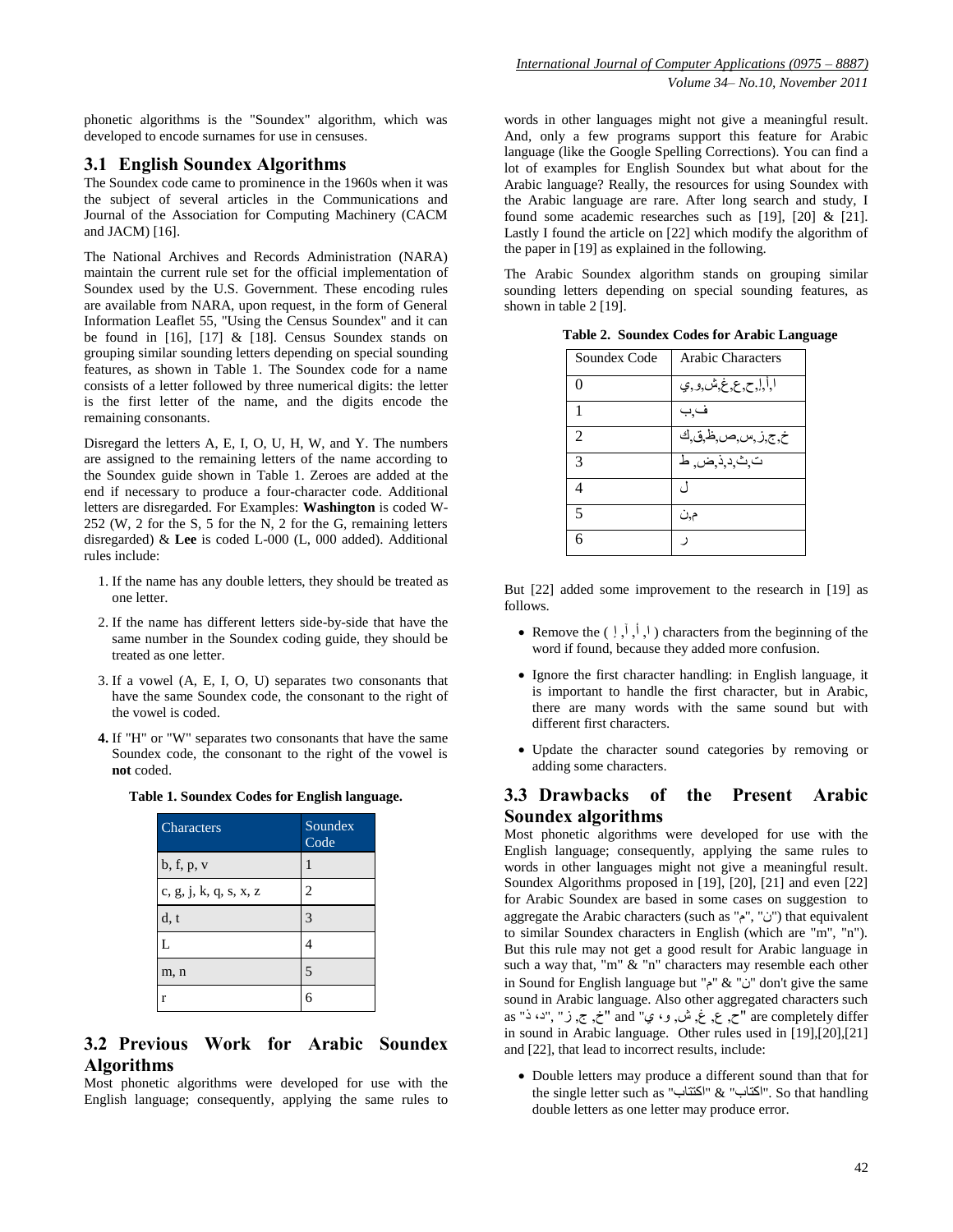- Handling only the first four characters of Arabic word is not sufficient.
- Ignoring the first character in Arabic word is a big error that leads to generating a completely different sound word.

### **3.4 The Proposed Arabic Soundex Algorithm**

Due to the above drawbacks for the present Arabic Soundex algorithms the author concludes that, the enhanced algorithm in [22] is also not effective for Arabic language. And after long search for the similar sound characters in Arabic language in courses provided by some academic institutes that teach the rules for Arabic language such as [23] and [24], the author suggested the following algorithm for Arabic Soundex. The proposed algorithm achieved less error rates than the previous algorithms as will be explained in the next section.

- 1. The first preprocessing step, before beginning to get the equivalent Soundex code for the word, is to stem the Arabic word (removing "ال" from the word ,if found,).
- 2. The second step is to use table 3 for Arabic Soundex codes instead of table 2 for coding the word. And we must include all word's characters in coding even if there are double letters or two consecutive letters with the same sound.
- 3. In some cases, some characters can be deleted without affecting the sound such as "ي "character when come as a second character in the word. Such as "فيسياء "which has the same sound as "فسياء "and "كيمياء "which also has the same sound as "كمياء".
- 4. "و "character followed by "ء "character can be treated as one character "ؤ "and take one code "N" as shown in table3. The same rule can be used for "ي" & "ي" & table3. ."إ"&"ايـ"

## **3.5 Experimental Results and Comparative Study for the Proposed Arabic Soundex**

Experiment done on about 100 Arabic words with their similar or un-similar sound words to evaluate the proposed algorithm and comparing it with the current enhanced algorithm in [22] as shown in table 4. Implementation for the proposed algorithm to gather statistics is shown in Figure 1. Two error rates are calculated for each algorithm, False Positive (FP) rate and False Negative (FN) rate which can be defined as follows.

$$
FP = \frac{No. of correct sound words that recognized as incorrectTotal number of words
$$

$$
FN = \frac{No. of incorrect sound words that recognized as correctTotal number of words
$$

Results are concluded in table 5 and represented in figure 2.

False recognition error in our algorithm is due to some Arabic rules that aren't handled such as:

1. Same spelling words may differ in sound due to using the diacritics in the Arabic language. This makes the word as "فرقان", with the "Dama ضمة "diacritic mark on the first character, has the same sound as the word ."فىرقان"

2. Rule 3 in the proposed algorithm doesn't valid for all words such as "أيمه" & "أمه". This is due to; the first character of the word "أيمن" has "Fatha "فتحة "diacritic mark not " Kasra كسرة".

Thus the effect of the diacritics on the sound of the Arabic characters is an important issue that must be considered to produce an efficient Soundex algorithm for the Arabic language.

Experimental results in Table 5 show that, the proposed algorithm achieves law error rates, especially for FN rate, which reflect the higher discrimination power of the proposed algorithm than any others algorithms.

| □□ Soundex       |            |             | $\mathbf{x}$<br>l o |
|------------------|------------|-------------|---------------------|
| Input<br>Word 1  | القمر      | Word 2      | الكمر               |
| Value 1          | <b>5IC</b> | Value 2 5IC |                     |
| Output<br>Result | True       |             | Compare             |
| File I/O         |            |             |                     |
|                  |            |             | Load                |
|                  |            |             | Save                |

**Figure 1. Implementation for the Proposed Arabic Soundex Algorithm**

| Soundex        | Arabic                               | Soundex      | Arabic               |
|----------------|--------------------------------------|--------------|----------------------|
| Code           | Characters                           | Code         | Characters           |
| 1              | ت ــ ط                               | C            |                      |
| $\overline{c}$ | د ـ ض                                | D            | $\bar{\mathbb{Q}}$ ش |
| $\overline{3}$ | <u>ذ –ز - ظ</u>                      | E            |                      |
| $\overline{4}$ | ت - س - ص                            | $\mathbf{F}$ | ع<br>غ               |
| 5              | ق - ك                                | G            | ف                    |
| 6              |                                      | H            | ل                    |
|                | $\mathcal{G}$ (at the end            |              |                      |
|                | of the word                          |              |                      |
|                | only)                                |              |                      |
| 7              | هـ - ة                               | I            | م                    |
|                | $\frac{1}{2}$ (at the end            |              |                      |
|                | of the word)                         |              |                      |
| 8              | پ                                    | J            | ن                    |
| 9              | <u>ج</u>                             | K            | و                    |
| A              | $\zeta$                              | L            | at) ی<br>the         |
|                |                                      |              | beginning or         |
|                |                                      |              | middle of the        |
|                |                                      |              | word)                |
| B              | خ                                    | М            | <u>ء – ئ - أ - أ</u> |
| q              | $\frac{1}{2}$ or $(\frac{1}{2} + 1)$ | N            | (و + ء) or ؤ         |
|                |                                      |              |                      |
|                |                                      |              |                      |

**Table 3. The Proposed Soundex Codes for Arabic Language**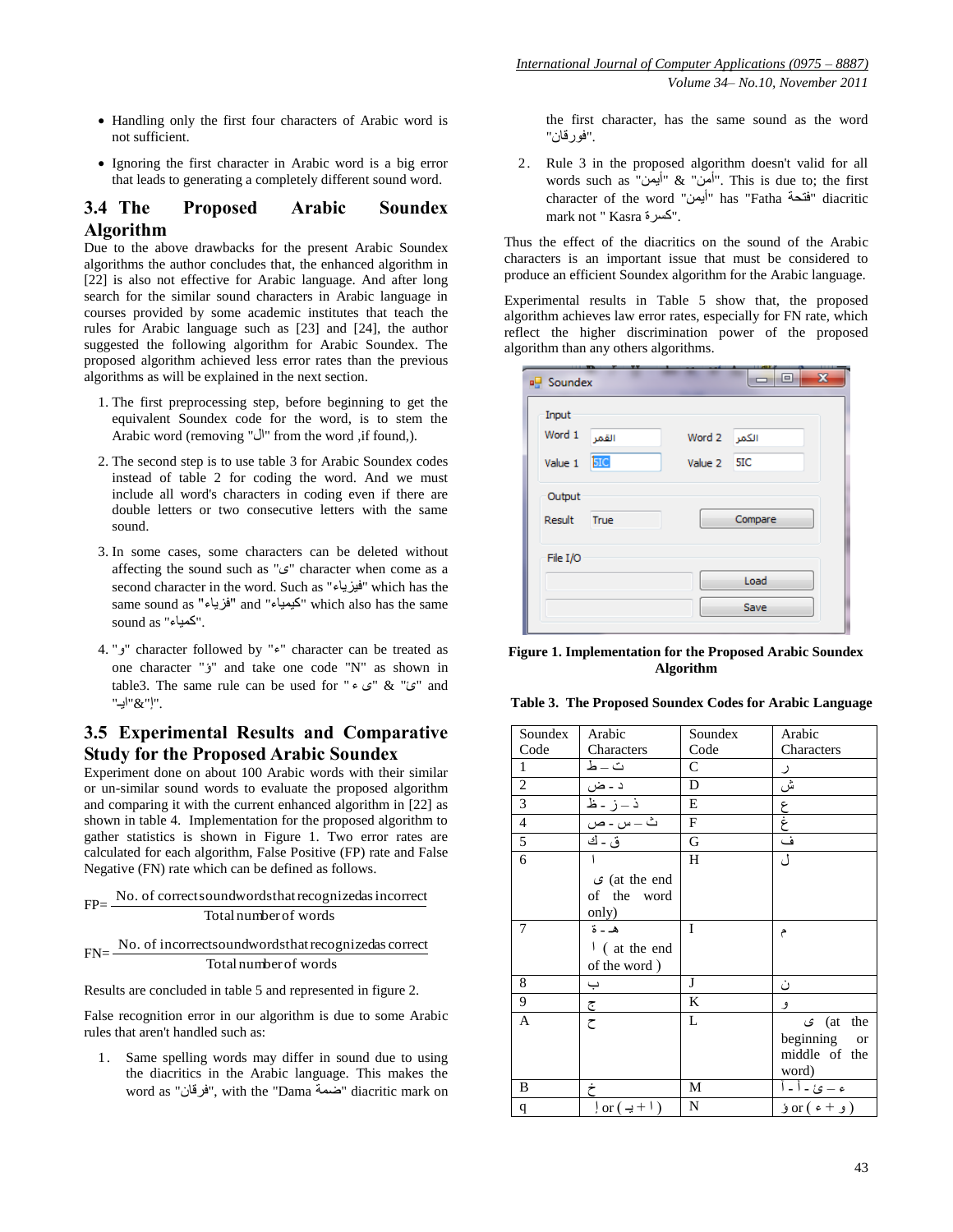|  |  | Table 4. Experiment analysis |  |
|--|--|------------------------------|--|
|--|--|------------------------------|--|

| Two words          | Equality<br>of Sound      | $[22]$                    | Prop.<br>algo.            | Two words        | Equality<br>of Sound      | $[22]$       | Prop.<br>algo. |
|--------------------|---------------------------|---------------------------|---------------------------|------------------|---------------------------|--------------|----------------|
| سارق - صارق        | T                         | T                         | T                         | جلال - هلال      | F                         | T            | F              |
| رانبي - هانبي      | F                         | $\mathbf T$               | $\mathbf{F}$              | كلال - هلال      | $\overline{F}$            | $\mathbf T$  | $\mathbf{F}$   |
| قول - فول          | $\mathbf{F}$              | T                         | $\mathbf{F}$              | فلول - هلال      | $\overline{F}$            | T            | ${\bf F}$      |
| سوب - ثوب          | T                         | T                         | T                         | ردي - رضا        | $\mathbf T$               | T            | T              |
| زيادة - ذيادة      | T                         | T                         | T                         | هدي - رضا        | $\mathbf{F}$              | T            | F              |
| غاده - غادة        | T                         | T                         | T                         | لـُـسِهَ - كثبة  | $\mathbf T$               | T            | T              |
| غادة - زيادة       | $\mathbf{F}$              | T                         | $\mathbf F$               | كدبة - كذبة      | $\mathbf{F}$              | T            | ${\bf F}$      |
| فو ءاد - فؤاد      | T                         | T                         | T                         | مقر - مفر        | $\mathbf{F}$              | $\mathbf{F}$ | $\rm F$        |
| كمر - قمر          | T                         | T                         | T                         | مبرة - مفر       | $\mathbf{F}$              | T            | $\mathbf{F}$   |
| سمر - قمر          | F                         | T                         | $\boldsymbol{\mathrm{F}}$ | كفر - مفر        | $\mathbf{F}$              | T            | $\mathbf{F}$   |
| سنر - قمر          | $\mathbf{F}$              | T                         | $\mathbf{F}$              | مقر - هكر        | $\mathbf{F}$              | T            | $\mathbf F$    |
| همر - قمر          | F                         | T                         | $\mathbf{F}$              | جرن - قرن        | $\mathbf{F}$              | T            | $\mathbf F$    |
| ممر - قمر          | F                         | T                         | $\mathbf{F}$              | فرن - قرن        | $\mathbf{F}$              | T            | $\mathbf{F}$   |
| فور قان - فرقان    | T                         | T                         | $\boldsymbol{\mathrm{F}}$ | ممياء - مومياء   | $\mathbf{F}$              | T            | $\mathbf{F}$   |
| أمن - أيمن         | F                         | T                         | T                         | لحام - لحوم      | $\mathbf F$               | T            | $\mathbf{F}$   |
| اكتاب - اكتتاب     | F                         | $\mathbf T$               | $\mathbf F$               | فز - فظ          | $\mathbf T$               | T            | $\mathbf T$    |
| مزان - ميزان       | F                         | T                         | T                         | مثاثة - مصاصة    | $\mathbf T$               | $\mathbf{F}$ | $\mathbf T$    |
| مثمار - مسمار      | T                         | F                         | T                         | ثافره - صافره    | $\mathbf T$               | T            | $\mathbf T$    |
|                    | T                         | T                         | T                         | سآل - سؤال       | $\mathbf F$               | T            | ${\bf F}$      |
| فزياء - فيزياء     | T                         | T                         | $\mathbf{F}$              |                  | $\mathbf T$               | T            | T              |
| رئوس - رؤوس        |                           |                           |                           | فرد - فرض        |                           |              |                |
| ميهنة - مهنه       | T                         | T                         | T                         | احلام - احرام    | $\mathbf{F}$              | $\mathbf{F}$ | ${\bf F}$      |
| مكينة - ماكينة     | T                         | T                         | $\mathbf{F}$              | كروسين - كيروسين | $\mathbf T$               | T            | T              |
| قيث - قيس          | T                         | $\mathbf{F}$              | $\mathbf T$               | تارك - طارق      | $\mathbf T$               | T            | $\mathbf T$    |
| شمر - سمر          | $\mathbf{F}$              | T                         | $\mathbf F$               | فاءز - فائز      | $\mathbf T$               | $\mathbf T$  | $\mathbf T$    |
| ضهر - دهر          | T                         | T                         | T                         | فئر - فأر        | $\mathbf T$               | T            | $\mathbf T$    |
| كطيبه - كتيبة      | T                         | T                         | T                         | بئر - بار        | $\overline{F}$            | T            | ${\bf F}$      |
| كدبة - كتيبة       | $\mathbf{F}$              | T                         | $\mathbf F$               | عطوش - رطوش      | $\mathbf{F}$              | T            | $\mathbf{F}$   |
| مدبة - كتيبة       | F                         | T                         | $\mathbf{F}$              | غمار - عمار      | $\mathbf F$               | T            | $\mathbf{F}$   |
| ثرثار - صرصار      | T                         | $\mathbf{F}$              | T                         | ممر - منار       | $\mathbf F$               | T            | $\mathbf{F}$   |
| قوث - قوس          | T                         | F                         | T                         | راضة - رياضة     | $\mathbf{F}$              | T            | T              |
| فاءدة - فائده      | T                         | T                         | T                         | نتين - كمين      | $\mathbf{F}$              | T            | $\mathbf{F}$   |
| موكف - موقف        | T                         | T                         | T                         | ونوات - وطواط    | $\mathbf T$               | T            | $\mathbf T$    |
| مدينة - مضينه      | T                         | T                         | T                         | كف - كهف         | $\overline{F}$            | T            | ${\bf F}$      |
| ضياء - ضاء         | $\mathbf{F}$              | $\mathbf T$               | T                         | رؤية - رؤيا      | $\mathbf T$               | $\mathbf T$  | $\mathbf T$    |
| ایستمرار - إستمرار | $\mathbf T$               | $\boldsymbol{\mathrm{F}}$ | $\mathbf T$               | فنضك - فندق      | $\mathbf T$               | $\mathbf T$  | $\mathbf T$    |
| إجمرار - إستمرار   | F                         | T                         | $\mathbf{F}$              | ماخضع - مخادع    | $\mathbf F$               | T            | $\mathbf{F}$   |
| إحمرار - إستمرار   | $\boldsymbol{\mathrm{F}}$ | T                         | $\mathbf{F}$              | لاءيم - لئيم     | $\mathbf T$               | T            | $\mathbf{F}$   |
| مئذون - مأذون      | T                         | T                         | T                         | فوزى - فوزي      | $\mathbf{F}$              | T            | $\mathbf{F}$   |
| توئم - توأم        | T                         | T                         | T                         | مهدوم - مهضوم    | $\mathbf T$               | T            | T              |
| نوائم - نوأم       | F                         | T                         | $\boldsymbol{\mathrm{F}}$ | مسارع - مصارع    | $\mathbf T$               | T            | T              |
| فثل - فصل          | T                         | F                         | T                         | اظضاض - ازداد    | T                         | T            | $\mathbf T$    |
| حاظم - حازم        | T                         | T                         | T                         | عمل - عامل       | $\boldsymbol{\mathrm{F}}$ | T            | ${\bf F}$      |
| حاذم - حازم        | T                         | F                         | T                         | اخط - اخت        | $\mathbf T$               | T            | T              |
| رووءية - روؤية     | T                         | T                         | T                         | كفاح - صباح      | $\boldsymbol{\mathrm{F}}$ | T            | $\mathbf{F}$   |
| سهد - صبهد         | T                         | T                         | T                         | سفاح - كفاح      | $\mathbf{F}$              | T            | $\mathbf{F}$   |
| نهي - نها          | T                         | T                         | T                         | ماأراب - مأرب    | $\mathbf T$               | T            | $_{\rm F}$     |
| قراأه - قراءه      | T                         | T                         | T                         | باظلاء - بازلاء  | $\mathbf T$               | T            | T              |
| أمجاد - أمجاد      | T                         | T                         | T                         | فرصة - بورصة     | $\boldsymbol{\mathrm{F}}$ | T            | $\mathbf F$    |
| عناد - عماد        | $\mathbf{F}$              | T                         | F                         | برص - بورصة      | $\mathbf F$               | T            | $_{\rm F}$     |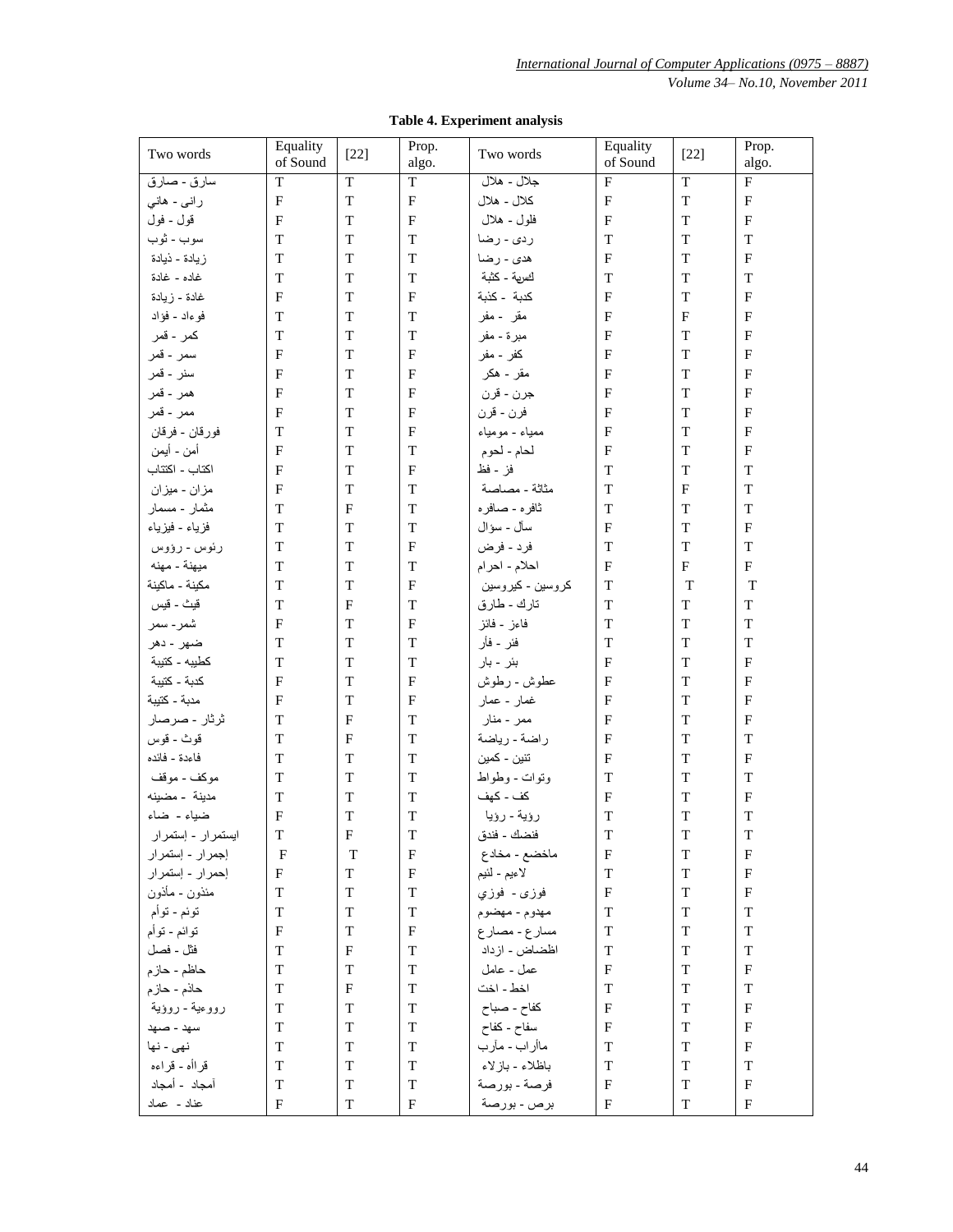

**Table 5. Experiment Results**



**Figure 2. Graphic Representation for the Experimental Results**

# **4. APPLYING THE SOUNDEX ALGORITHM FOR ASSESSMENT IN E-TEST SYSTEM**

Using the Soundex algorithm enables us to facilitate an intelligent assessing methodology for the student's short answer for the "Complete" type question in e-test with English or Arabic languages. This methodology is based on applying the Soundex phonetic algorithm on the correct answer's word (or words if the question has more than one correct answer word).

# **4.1 Tables Structures and the Proposed Assessment Methodology**

The structure for the main table for questions is as follows.

#### **Table name: Questions**

#### **Table structure:**

- **Question Code:** question instant code**.**
- **Question type :** type of question; true/false, Complete, MCQ, …etc.
- **Difficulty :** level of difficulty for the question.
- **Feedback(Yes/No):** Applying the feedback (select yes) means that, we feedback the student with the correct answer if he submit a wrong answer or incorrect spelling.
- **Attempts:** allowable no of attempts
- **Discrimination:** Discrimination value for this question
- **Guessing** : probability of guessing the answer for this question.
- **Answer code**: code for the answer instant
- **Answer text** : the correct spelling answer word.
- **Correct answer points**: total points awarded for the correct spelling answer.
- **Soundex match answer points**: total points awarded for the correct Sounding but not correct spelling answer word.

Discrimination, guessing and difficulty parameters are the used parameters for selecting the next suitable item (question) in case of "adaptive" type test (not "Fixed" type test). In adaptive type test the system selects the next question from the question bank according to the current student's response, his reached level of knowledge and the item (question) parameters [25]. But in fixed type test, the test is composed from fixed questions to all students' levels.

The attributes for the proposed file structure for the "Complete" type question are as follows.

#### **Table name: Complete Questions**

**Table structure:**

- **Question Code:** question instant code**.**
- **Question text:** The head text of the question
- **Answer code**: code for the answer instant
- **Answer text** : the correct spelling answer word.
- **Correct answer points**: total points awarded for the correct spelling answer.
- **Soundex match answer points**: total points awarded for the correct Sounding but not correct spelling answer word.

Thus the question can have more than one correct answer and the synonyms for the correct answer word must also be considered. The instructor must specify the total points awarded for the correct spelling answer and the points awarded for the correct sounding but not correct spelling answer. But logically, the later must be less than or equal to the former. Soundex then enables the e-test system to match the student's answer word with the similar sounding word to the correct answer to facilitate the computer based intelligent marking method.

Marking method may be as follows: if the student responds with the correct spelling answer word(s), then he/she takes the total points of the question. The student which responds with the correct sounding but not the correct spelling word(s) may take points less than or equal to the total points according to the considered subject and the instructor's opinion. The points awarded for the correct sounding word is assigned by the instructor while the question is being created (the value assigned for the "Soundex match answer points" attribute). This feature facilitates an intelligent marking method that can be used for subjects that do not require correct spelling answer such as Science, Humanities and other subject rather than the "languages" subjects.

For language subjects, the instructor must decide if he can accept a student's response with correct sounding, but give him a small degree less than the total points, or he doesn't allow incorrect spelling answer. In this latter case the score will be binary (1 for correct or 0 for incorrect).

# **5. IMPLEMENTING THE SOUNDEX ALGORITHM IN E-TEST**

This section explains the implementation of the English Soundex algorithm and the author's proposed algorithm for Arabic Soundex in assessing the student's answer for the "Complete" type question in e-test maker tool.

Figure 3 explains how the instructor can use the English Soundex in developing the "Complete" type question. As shown in Figure 3, the instructor prompted to enter the question text, the acceptable correct answers, if there are more than one correct answer, and the remaining parameters for developing the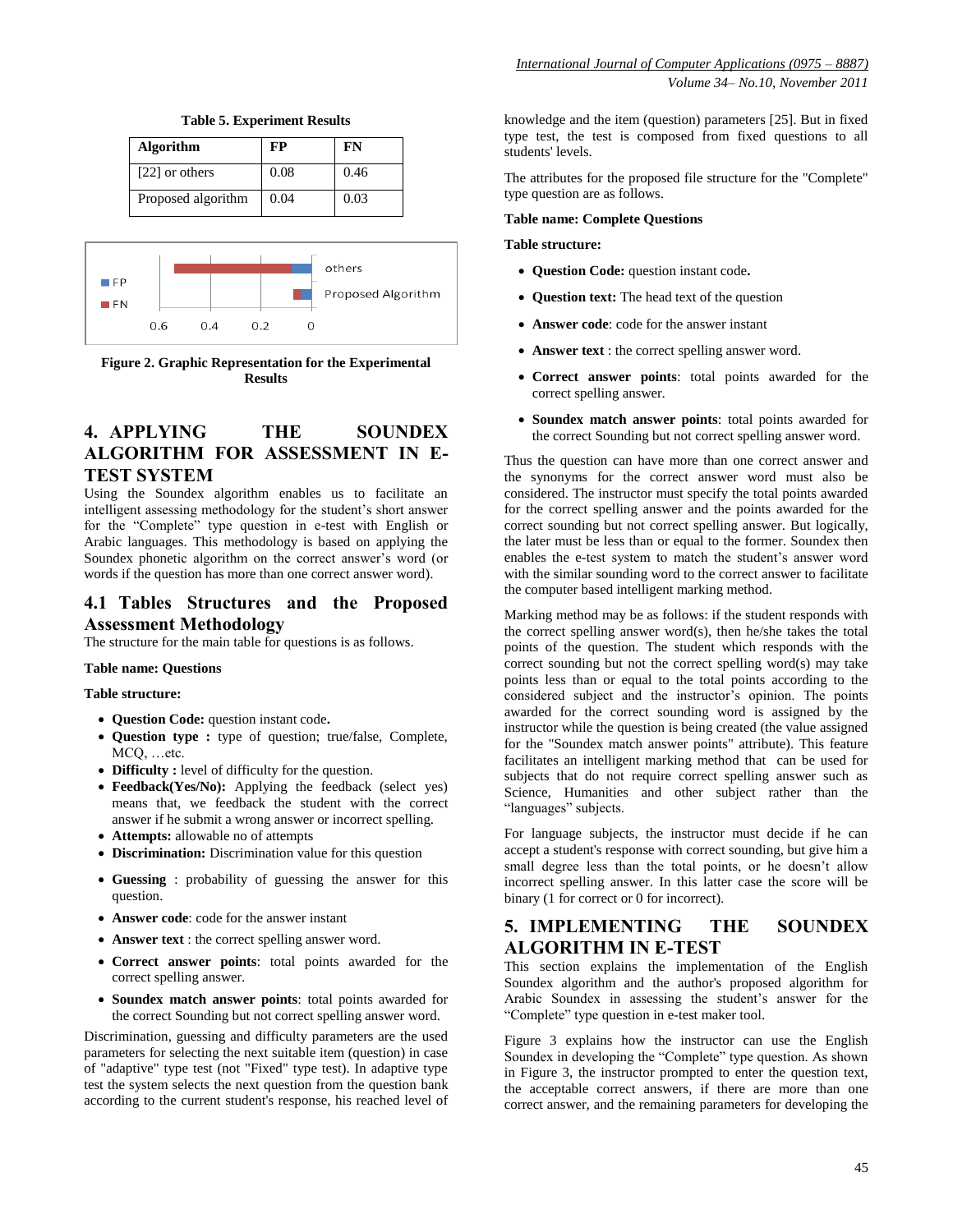question such as points (correct answer points), attempts, difficulty, feedback, Discrimination and guessing. The "Apply Phonetic Assessment" check box is checked if the instructor wants to apply the Soundex algorithm in assessing the student's answer to this question. In this case the instructor must specify the language for the Soundex from the "Language" list box and then enters the number of points (Soundex match answer points) that give to the student if he/she responses with a correct sounding word but not correct spelling. Soundex points must be less than or equal to the total points for the question.In "language" subject the instructor may assign a Soundex points that may be less than the total points. But in other subjects that focus on the scientific concepts not on the spelling, the instructor may consider the correct sound word is a correct answer and give the student the total points. As example: in figure 3 the instructor gives 5 points only out of 10 to the correct sound answer.

Figure 4&5 display the student responses for the questions in the e-test and how the system applies the Soundex algorithm in English language. Figure 6 explains the developing of the "Complete" Type question in a general subject that learned in "Arabic" language and figures 7&8 display the application of the proposed Soundex algorithm in the assessment of the student's answer.

In figure 7 the student responded with correct spelling answers, then he got the total points which is 10 points for every question as specified before when the question created. But in figure 8 the student responded with the correct sounding but not correct spelling answers, then he got the "Soundex" marks only which specified before in figure 5 as 5 points only. Then the total points awarded for the student in the three questions test is 15 points out of 30.

| Complete                                                       |                                              |
|----------------------------------------------------------------|----------------------------------------------|
| Enter the Question:                                            | $\mathbf{E}$<br><b>General Settings</b>      |
| 生みず BI リーキャンプ 国会会ののように<br>9. 國國 2     事事事   日注建建 x' x, 2 ×   國 | Subject: General<br>$\overline{\phantom{0}}$ |
| Soundex is algorithm.                                          | 図<br><b>Media Settings</b>                   |
|                                                                | <b>Question Settings</b>                     |
|                                                                | Points: 10<br>Attempts: 2 7 A                |
|                                                                | H.<br>Difficulty:                            |
| Design 2 Html 3 4 A                                            | 0.5<br>Discrimination:                       |
| Enter the acceptable answers:                                  | 0 <sub>6</sub><br>Guessing:                  |
| Generate Soundex Code<br>phonetic<br>p532                      | <b>Feedback:</b><br>None<br>٠                |
| (Click to enter text) Generate Soundex Code                    | Apply Phonetic Assessment: V                 |
| (Click to enter text) Generate Soundex Code                    | English -<br>Language:                       |
| (Click to enter text) Generate Soundex Code                    | 5<br>Soundex Points:                         |
| (Photo top continue torsat) - Communities Community Caroline   |                                              |

**Figure 3. Applying the English Soundex in Developing the "Complete" Type Question**

#### **6. CONCLUSIONS AND FUTURE WORK**

This paper presented an innovative method, and its implementation, for intelligent Computer based assessment of student's short-answer for "Complete" type question in e-test. This method is based on applying the Soundex phonetic algorithm on the answer's word. The author also proposed a new Soundex algorithm for Arabic language that achieved less error rates than the previous algorithms as shown in the experimental results.

There are many commercial tools and Learning Management Systems (LMSs) that used for developing a quiz such as [2], [3], [4], [5] and many others. Unfortunately all of them provide a binary assessment that can be 1 (for completely True) or 0 (for completely false) even if the answer is partially true or partially false. The proposed methodology is based on applying the Soundex phonetic algorithm on the answer's word in English or Arabic language. This feature enables the e-test system to assess the student answer's word against the similar sounding word(s) to the correct answer to facilitate a computer based intelligent marking method.

Future work will be in enhancing the proposed Soundex algorithm for Arabic language. Also algorithms for automated essay scoring especially for Arabic language will be considered in future work.

| <b>Online Adaptive Quiz \ General</b>          |                                 |
|------------------------------------------------|---------------------------------|
| Correct Answer<br>Your Score: 10 Of 10         |                                 |
| 1. Soundex is $a(n)$<br>algorithm.<br>phonetic |                                 |
|                                                | <b>Submit</b>   <b>※</b> Cancel |

**Figure 4. The Student Answers with Correct Spelling (Full match)**

| <b>Online Adaptive Quiz \ General</b>         |                   |
|-----------------------------------------------|-------------------|
| Correct Answer<br>Your Score: 5 Of 10         |                   |
| algorithm.<br>1. Soundex is $a(n)$<br>phunitc |                   |
|                                               | Submit   X Cancel |

**Figure 5. The Student Answers with Incorrect Spelling but Correct Soundex (Soundex Points Only)**

| Enter the Question:           |                                             |                                                                                                                                                                                                                                                                        | <b>General Settings</b>      |           |
|-------------------------------|---------------------------------------------|------------------------------------------------------------------------------------------------------------------------------------------------------------------------------------------------------------------------------------------------------------------------|------------------------------|-----------|
|                               | □図→ → → → 本 → 平                             | $A \uparrow A \upharpoonright B \upharpoonright I \downharpoonright \text{the } G \upharpoonright \text{W} \triangle \qbracket \quad A \upharpoonright G \upharpoonright \text{W} \triangle \parallel G \upharpoonright \text{W} \parallel G \upharpoonright \text{W}$ | Subject: General             | ٠         |
|                               |                                             | ِ هو چرم سماوي ڀٽور. ڀمدار. معين هول الأرض                                                                                                                                                                                                                             | <b>Media Settings</b>        |           |
|                               |                                             |                                                                                                                                                                                                                                                                        | <b>Question Settings</b>     |           |
|                               |                                             |                                                                                                                                                                                                                                                                        | Points: 10                   | Attempts: |
|                               |                                             |                                                                                                                                                                                                                                                                        | Difficulty:                  | 0.2       |
|                               | Design & Html   a   a   A   1               |                                                                                                                                                                                                                                                                        | Discrimination:              |           |
| Enter the acceptable answers: |                                             |                                                                                                                                                                                                                                                                        | Guessing:                    |           |
| <b>JAAR</b>                   | Generate Soundex Code<br>\$1C               |                                                                                                                                                                                                                                                                        | Feedback:                    | None<br>٠ |
|                               | (Click to enter text) Generate Soundex Code |                                                                                                                                                                                                                                                                        | Apply Phonetic Assessment: V |           |
|                               | (Click to enter text) Generate Soundex Code |                                                                                                                                                                                                                                                                        | Language:                    | Arabic +  |
|                               | (Click to enter text) Generate Soundex Code |                                                                                                                                                                                                                                                                        | Soundex Points:              | 5         |
|                               | (Click to enter text) Generate Soundex Code |                                                                                                                                                                                                                                                                        |                              |           |

**Figure 6. Applying the Arabic Soundex in Developing The "Complete" type Question**